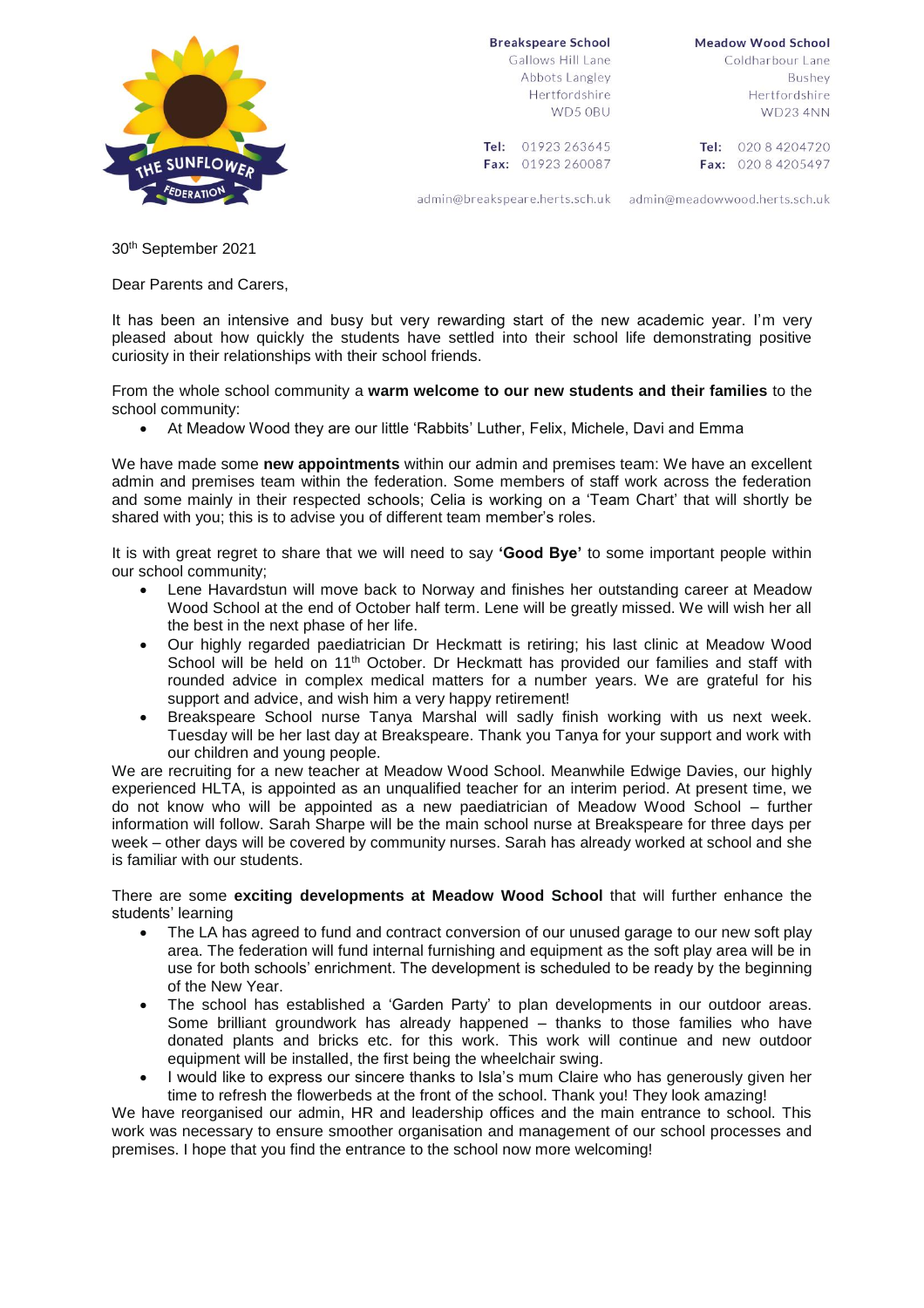**EHCP procedures will change during the academic year**. The SEND service in Hertfordshire is developing a new way of processing annual reviews which will help to streamline the administrative side of the process so that both parents/carers and the school, would receive timely responses and quality EHC plans. The new process involves the school completing annual review paperwork and recommended changes to the plan online through a new form, and submitting it back to the local authority securely through this. Please be prepared that we may trial this year.

**Governor vacancies**. If you would be interested in working as a parent governor or co-opted governor in the governing board of the Sunflower Federation please contact Merja for further information. This is an exciting opportunity to contribute to the development of the provision within the federation.

**Breakspeare FAB 'Friends at Breakspeare'** has received a significant donation of £38,000 for three consecutive years (total £113,000) to provide support and enrichment services delivered within the federation. This money is ring-fenced for the external professionals' services based on donor's discretion and direction such as for example drama specialist, counselling service, musicians or other therapists or external professionals. This year the monies have been agreed to be used for counselling service for the staff; drama therapy, language development and musicians interventions for the students. More than two thirds of the money will be used for the services for the students. We are very grateful for this extraordinary generous donation that will make a significant impact in support and enrichment of our provision in both of our schools.

Lastly a couple of words about **COVID-19 situation**: So far we have had one confirmed case amongst Meadow Wood students. This resulted with a recommendation that all members of staff, students and other professionals who have been in contact with this child to have a PCR test. All of these tests came back negative and luckily, the child concerned, has made a speedy recovery.

All double vaccinated staff members can continue working in school, if they have been in contact with a COVID-19 positive person. So unless we will have a local outbreak and many members of staff or students fall ill at the same time due to COVID-19, it is unlikely that we need to close the school for COVID reasons. The only exception may be an identified specific need to close the class for one day in order to be able to clean and disinfect the learning environment; this was IPC-team's recommendation for the case mentioned earlier.

The schools have been provided with CO2-devices to monitor ventilation in different areas in our schools. So far there have been no issues in teaching and learning spaces of the students. Some areas for the staff on the other hand lack sufficient ventilation but we are addressing these issues.

Special schools' staff are considered to belong in the same priority category for the third COVID-19 vaccination as health and social care colleagues. All staff who have had two vaccinations will be offered the third vaccination after 180 days from their  $2^{nd}$  one. These vaccinations will take place in November.

**This autumn parents evenings** will be held via focused telephone or Teams conversations with the teachers. These discussions will take place two weeks before half term. The teachers will contact you to suggest a mutually convenient time for these meetings. We are aiming to resume face to face parents meetings for spring or summer term.

This autumn **reporting the students' absences** has caused us some practical problems

- Please remember to inform the school office of your child absence as early as you know and this should happen between 8 and 9 in the morning
- This ensures smooth administrative and classroom organisations.

**Please do not hesitate to contact** your child's teacher, our deputies – Darren and Liz, or myself if you want to clarify anything, give feedback or if you are concerned about something. Please be active in contacting us as early as possible so that we can work effectively in partnership to support you and solve any emerging concerns as a matter of urgency.

## **The school is closed for the students**

- Tomorrow, Friday 1<sup>st</sup> October for INSET day
- Friday 26th November for Occasional Day
- Monday 29<sup>th</sup> November for INSET day